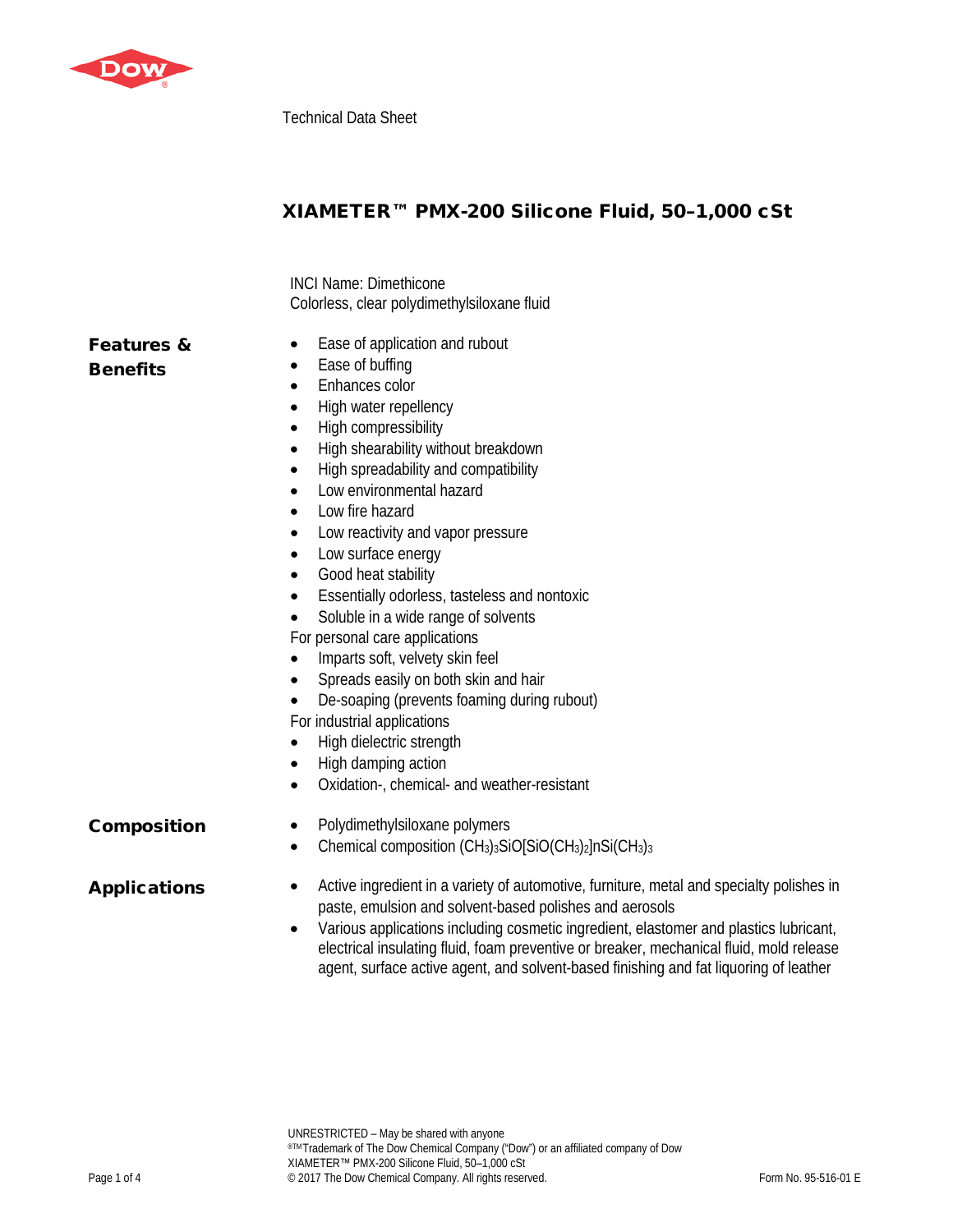## Typical Properties

Specification Writers: These values are not intended for use in preparing specifications.

| Property                                 | Unit                                        |                      | Result               |                      |
|------------------------------------------|---------------------------------------------|----------------------|----------------------|----------------------|
|                                          |                                             | 50 cSt               | 100 cSt              | 200 cSt              |
| Appearance                               |                                             | Crystal clear        | Crystal clear        | Crystal clear        |
| Specific Gravity at 25°C (77°F)          |                                             | 0.960                | 0.964                | 0.967                |
| Refractive Index at 25°C (77°F)          |                                             | 1.4022               | 1.4030               | 1.4032               |
| Color, APHA                              |                                             | 5                    | 5                    | 5                    |
| Flash Point, Open Cup                    | $^{\circ}$ C $(^{\circ}F)$                  | 318 (605)            | $>$ 326 ( $>$ 620)   | $>$ 326 ( $>$ 620)   |
| Acid Number, BCP                         |                                             | trace                | trace                | trace                |
| Melt Point                               | $^{\circ}$ C ( $^{\circ}$ F) <sup>1,2</sup> | $-41(-42)$           | $-28(-18)$           | $-27(-17)$           |
| Pour Point                               | $^{\circ}$ C $(^{\circ}F)$                  | $-70(-94)$           | $-65$ $(-85)$        | $-65$ $(-85)$        |
| Surface Tension at 25°C (77°F)           | dynes/cm                                    | 20.8                 | 20.9                 | 21.0                 |
| Volatile Content, at 150°C (302°F)       | percent                                     | 0.3                  | 0.02                 | 0.07                 |
| <b>Viscosity Temperature Coefficient</b> |                                             | 0.59                 | 0.60                 | 0.60                 |
| Coefficient of Expansion                 | cc/cc/°C                                    | 0.00104              | 0.00096              | 0.00096              |
| Thermal Conductivity at 50°C (122°F)     | g cal/cm·sec·°C                             |                      | 0.00037              |                      |
| Solubility Parameter <sup>3</sup>        |                                             | 7.3                  | 7.4                  | 7.4                  |
| Solubility in Typical Solvents           |                                             |                      |                      |                      |
| <b>Chlorinated Solvents</b>              |                                             | High                 | High                 | High                 |
| <b>Aromatic Solvents</b>                 |                                             | High                 | High                 | High                 |
| <b>Aliphatic Solvents</b>                |                                             | High                 | High                 | High                 |
| Dry Alcohols                             |                                             | Poor                 | Poor                 | Poor                 |
| Water                                    |                                             | Poor                 | Poor                 | Poor                 |
| <b>Fluorinated Propellants</b>           |                                             | High                 | High                 | High                 |
| Dielectric Strength at 25°C (77°F)       | volts/mil                                   | 400                  | 400                  | 400                  |
| Volume Resistivity at 25°C (77°F)        | ohm-cm                                      | 1.0x10 <sup>15</sup> | 1.0x10 <sup>15</sup> | 1.0x10 <sup>15</sup> |
|                                          |                                             | 350 cSt              | 500 cSt              | $1,000$ $cSt$        |
| Appearance                               |                                             | Crystal clear        | Crystal clear        | Crystal clear        |
| Specific Gravity at 25°C (77°F)          |                                             | 0.969                | 0.970                | 0.970                |
| Refractive Index at 25°C (77°F)          |                                             | 1.4034               | 1.4035               | 1.4035               |
| Color, APHA                              |                                             | 5                    | 5                    | 5                    |
| Flash Point, Open Cup                    | $^{\circ}$ C $(^{\circ}F)$                  | $>$ 326 ( $>$ 620)   | $>$ 326 ( $>$ 620)   | $>$ 326 ( $>$ 620)   |
| Acid Number, BCP                         |                                             | trace                | trace                | trace                |
| Melt Point                               | $^{\circ}$ C ( $^{\circ}$ F)                | $-26(-15)$           | $-25(-13)$           | $-25(-13)$           |

1. The melt point temperature is a typical value and may vary somewhat due to molecular distribution (especially 50 cSt). If the melting point is critical to your application, then several lots should be thoroughly evaluated.

2. Due to different rates of cooling, this test method may yield pour points lower than the temperature at which these fluids would melt.

3. Fedors Method: R.F. Fedors, Polymer Engineering and Science, Feb. 1974.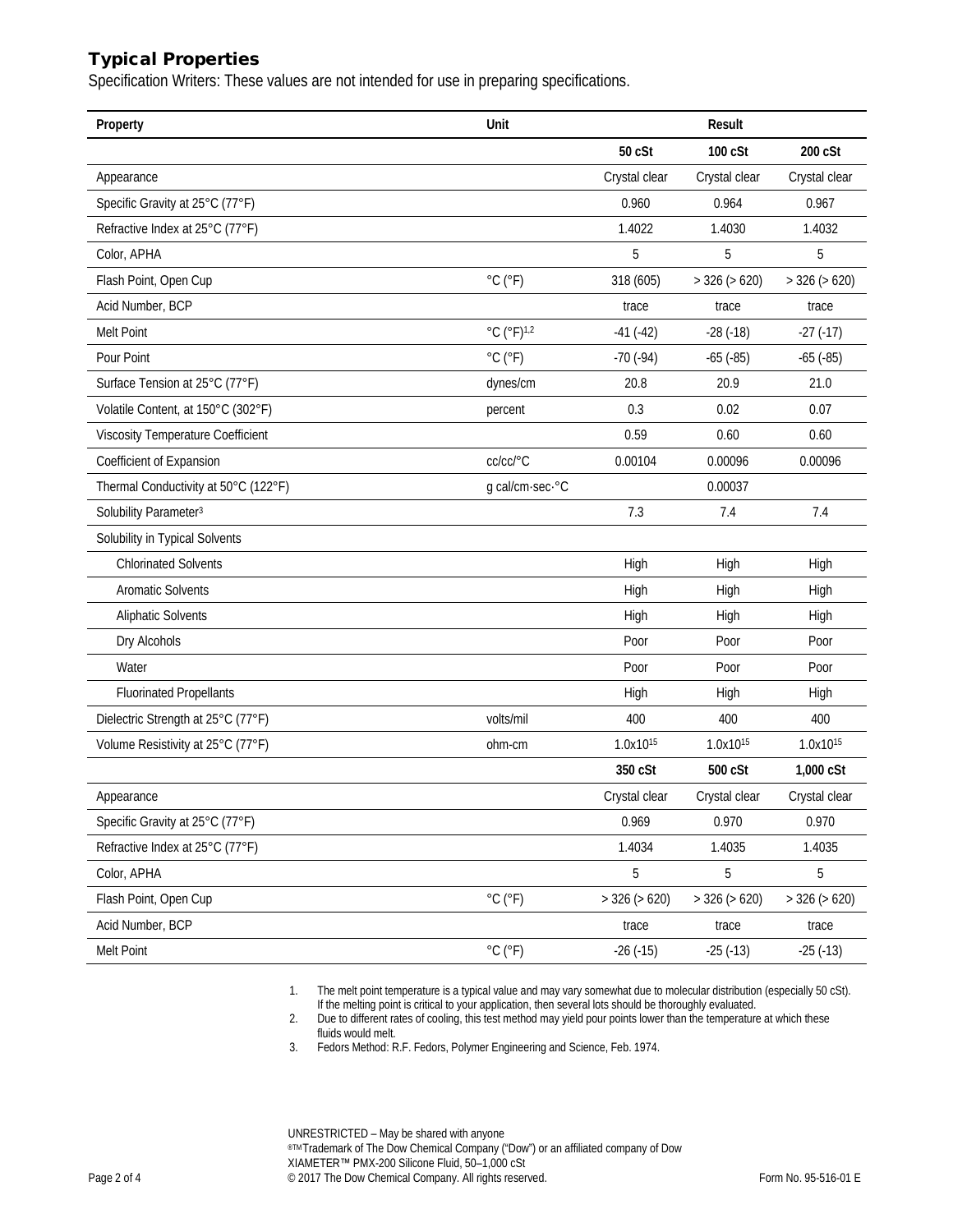# Typical Properties (Cont.)

| Property                                 | Unit                         |                      | Result               |                      |
|------------------------------------------|------------------------------|----------------------|----------------------|----------------------|
|                                          |                              | 350 cSt              | 500 cSt              | 1,000 cSt            |
| Pour Point                               | $^{\circ}$ C ( $^{\circ}$ F) | $-50(-58)$           | $-50(-58)$           | $-50(-58)$           |
| Surface Tension at 25°C (77°F)           | dynes/cm                     | 21.1                 | 21.2                 | 21.2                 |
| Volatile Content, at 150°C (302°F)       | percent                      | 0.15                 | 0.11                 | 0.11                 |
| <b>Viscosity Temperature Coefficient</b> |                              | 0.60                 | 0.61                 | 0.61                 |
| Coefficient of Expansion                 | cc/cc/°C                     | 0.00096              | 0.00096              | 0.00096              |
| Thermal Conductivity at 50°C (122°F)     | g cal/cm-sec-°C              |                      | 0.00038              | 0.00038              |
| Solubility Parameter                     |                              | 7.4                  | 7.4                  | 7.4                  |
| Solubility in Typical Solvents           |                              |                      |                      |                      |
| <b>Chlorinated Solvents</b>              |                              | High                 | High                 | High                 |
| <b>Aromatic Solvents</b>                 |                              | High                 | High                 | High                 |
| <b>Aliphatic Solvents</b>                |                              | High                 | High                 | High                 |
| Dry Alcohols                             |                              | Poor                 | Poor                 | Poor                 |
| Water                                    |                              | Poor                 | Poor                 | Poor                 |
| <b>Fluorinated Propellants</b>           |                              | High                 | High                 | High                 |
| Dielectric Strength at 25°C (77°F)       | volts/mil                    | 400                  | 400                  | 400                  |
| Volume Resistivity at 25°C (77°F)        | ohm-cm                       | 1.0x10 <sup>15</sup> | 1.0x10 <sup>15</sup> | 1.0x10 <sup>15</sup> |

**Description** XIAMETER<sup>™</sup> PMX-200 Silicone Fluid, 50-1,000 cSt is a polydimethylsiloxane polymer manufactured to yield essentially linear polymers in a wide range of average kinematic viscosities.

> The viscosities generally used in formulating polishes are between 100 and 30,000 cSt. To obtain optimum results, in terms of ease of application and depth of gloss, it is preferable to use a blend of a low-viscosity fluid and a high-viscosity fluid (e.g. 3 parts XIAMETER™ PMX-200 Silicone Fluid 100 cSt and 1 part XIAMETER™ PMX-200 Silicone Fluid 12,500 cSt). The low-viscosity silicone fluid acts as a lubricant to make polish application and rubout easier, whereas the high-viscosity silicone fluid produces a greater depth of gloss. Since these polymers are inherently water-repellent, they will cause water to bead up on a treated surface rather than penetrate the polish film.

How To Use XIAMETER PMX-200 Silicone Fluid, 50–1,000 cSt is highly soluble in organic solvents such as aliphatic and aromatic hydrocarbons, and the halocarbon propellants used in aerosols. The fluid is easily emulsified in water with standard emulsifiers and normal emulsification techniques. XIAMETER PMX-200 Silicone Fluid, 50–1,000 cSt is insoluble in water and many organic products. Additive quantities as small as 0.1% may suffice where XIAMETER PMX-200 Silicone Fluid, 50–1,000 cSt is to be used as a surface agent or for de-soaping creams and lotions. However, 1–10% is needed for applications such as hand creams and lotions to form a more uniform film and effective barrier.